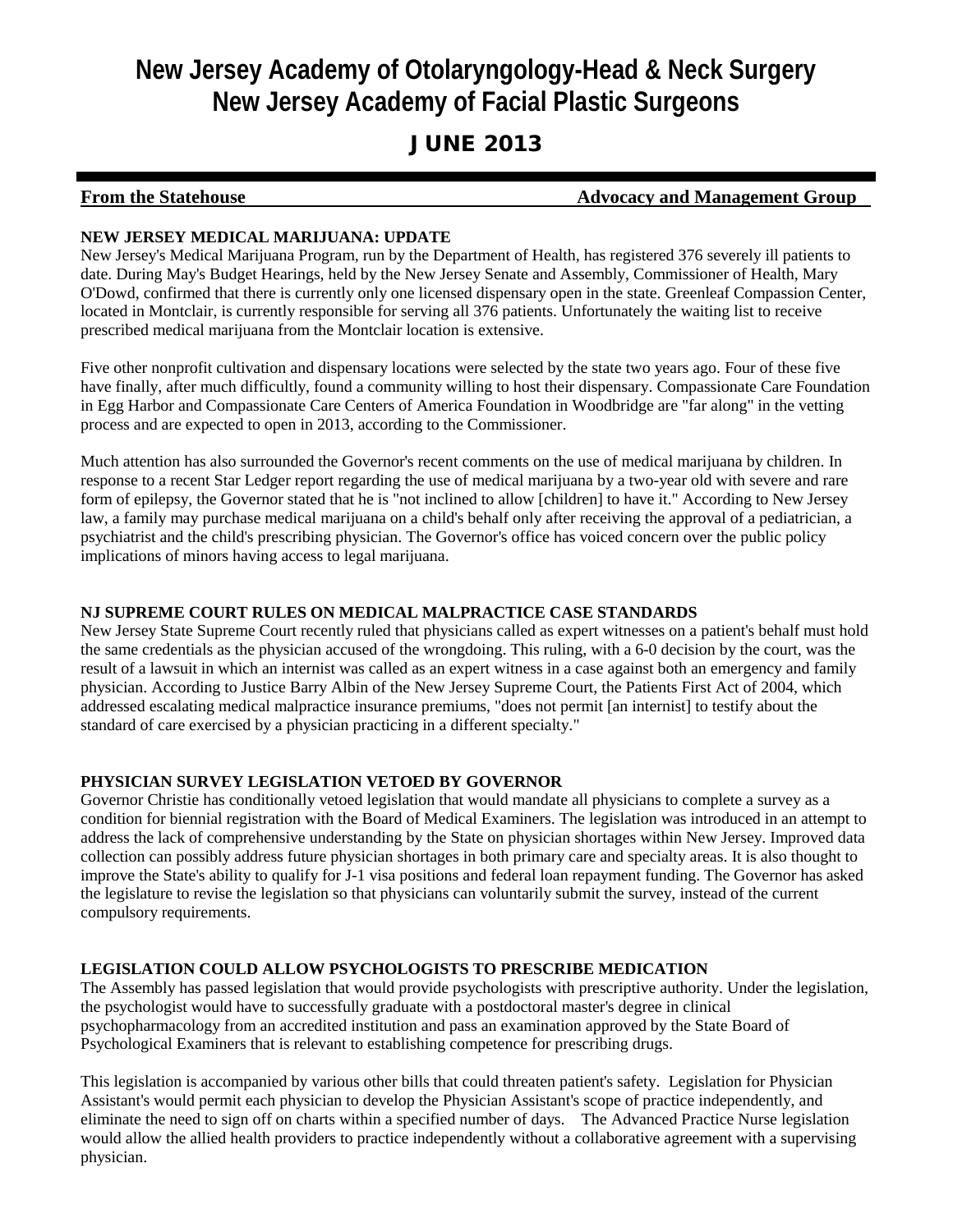#### **COSMETIC TAX ROLLBACK: ANOTHER REDUCTION STARTING JULY 1**

#### **Phase II of the rollback on New Jersey's tax for cosmetic procedures will begin on July 1, 2013, as the tax drops from 4 to 2 percent.**

In January 2012, the Cosmetic Tax Rollback was signed into law by Governor Christie. This rollback countered the 2004 legislation that explicitly taxed cosmetic surgical procedures by 6%, a measure that never produced the anticipated revenue expected by the government. This action is very significant as New Jersey was one of the first states to institute the tax, which drove business out of New Jersey and prompted patients to go to other states for these procedures. The first phase out of the cosmetic rollback began in July 2012, when the tax was reduced from 6 to 4 percent.

#### **A final rollback will occur in July of 2014, with a complete dissolution of the tax.**

#### **Legal Report Contract Contract Contract Contract Conroy & Schoppmann, PC**

**DOBI Issues Bulletin Regarding Out-Of-Network Breast Reconstruction Surgery:** The NJ Department of Banking & Insurance (DOBI) has issued Bulletin No. 13-10, Network

Access and Adequacy - Reconstructive Breast Surgery to address recurring instances of the inability of patients to obtain in-network benefits for the services of non-network surgeons performing breast reconstruction as part of the surgical procedure in which a mastectomy is performed. DOBI notes that, in some cases, carriers have been declining patient requests to use out-of-network surgeons, asserting the availability of in-network surgeons. However, the in-network surgeons frequently do not perform, or are not qualified to perform, the particular type of requested reconstructive surgery. DOBI states that covered persons should not have to file medical necessity appeals in order to receive these specialized services at the in-network level of benefits where in-network breast reconstruction surgeons do not perform the procedure requested or are not associated with the team of network surgeons who perform the mastectomy.The State's standards for carrier network access and adequacy require access to specialists who provide medically necessary specialty care. For example, if the necessary service is reconstructive microsurgery, plans must provide access to reconstructive micro surgeons or approve the use of out-of-network micro surgeons. According to DOBI, plans may not deny requests for the use of out-of-network providers who can provide services at the same surgery session if an innetwork provider is not available to provide the services at the same surgery session, either because they do not work with the surgeon who performs the mastectomy or they do not perform the required surgical procedure. See the Bulletin at:

**[http://www.state.nj.us/dobi/bulletins/blt13\\_10.pdf.](http://r20.rs6.net/tn.jsp?e=001DzowAmQR4Nck1_jOlWKFhoVa8x3eXHKEnNSarnfpHXAuR2NHs6Jl39TkOQHmciZGvmoIg5c__K-ivJRY7i2NIXcGFdHKPwv6ENPQZxCPT_WCn2pkuTwXjGV9LXst4nYEAQC1rbnebDRJo6sX6dq-UfIbintORBK3)** 

**Report Decries Increase in Medicare-Reimbursed Blepharoplasty:** A recently published report by the Center for Public Integrity charges that the number of blepharoplasty procedures billed to and paid by Medicare has "skyrocketed" and that the medical necessity for many of the procedures does not meet Medicare requirements, or that the surgeon and patient conspired to meet the requirements for Medicare coverage of the procedure. Despite arguments denouncing the report, surgeons should be aware that the report has gained the attention of the media and members of Congress. In addition, some CMS contractors have conducted pre-payment review of these claims, resulting in a high level of denials based on insufficient documentation to prove that the surgeries were reasonable and necessary. See the report at: [http://www.publicintegrity.org/2013/05/28/12713/eyelid-lifts-skyrocket-among-medicare-patients-costing-taxpayers](http://r20.rs6.net/tn.jsp?e=001DzowAmQR4NemSQjBpV15YYZFGu2aa_5BFj3fFBZe0e-E-6ujz_60oigwLn3FIOBtENjI3-VZVX8CvIFpwURMxfVGoiRf0zRa0PJDeRUb9a5g1lTwlg4nAwYDXV0qvu03d57lBsT3Q72-N7_6M51nhkJo1TjpBotNB9aeM8w4RVIUcrbWZyz2RLJepOfGRpdZXaeqqYNEREJtMKnhEHWzEoo3pCFforqorfJX3gQ6BOLav0Bwi1VCalQK-YO0AH6dvDyDVhQe2MX3MomItI6mtAKl9s1R5tb7rlCZjqePr4WoHB7THPd_3Hr9yEoVSLKbrjlUVEEooX9cUU-4b0duq-KiBK8j_6PC)[millions?utm\\_source=5.29.13&utm\\_campaign=11713&utm\\_medium=email.](http://r20.rs6.net/tn.jsp?e=001DzowAmQR4NemSQjBpV15YYZFGu2aa_5BFj3fFBZe0e-E-6ujz_60oigwLn3FIOBtENjI3-VZVX8CvIFpwURMxfVGoiRf0zRa0PJDeRUb9a5g1lTwlg4nAwYDXV0qvu03d57lBsT3Q72-N7_6M51nhkJo1TjpBotNB9aeM8w4RVIUcrbWZyz2RLJepOfGRpdZXaeqqYNEREJtMKnhEHWzEoo3pCFforqorfJX3gQ6BOLav0Bwi1VCalQK-YO0AH6dvDyDVhQe2MX3MomItI6mtAKl9s1R5tb7rlCZjqePr4WoHB7THPd_3Hr9yEoVSLKbrjlUVEEooX9cUU-4b0duq-KiBK8j_6PC) To review New Jersey's Medicare Contractor Novitas' Local Coverage Decision on blepharoplasty, including documentation requirements, see: [https://www.novitas-solutions.com/policy/mac-ab/l27474-r9.html.](http://r20.rs6.net/tn.jsp?e=001DzowAmQR4NeN8GG52pOCc80M0SjKwWwMyMKpNcPe7AOVbk_RlC2_9lGMQpb6SDbKbPkrmHI0DbsnkML5iEoXmg9Uwnqwl_WgK0XBhxfhV7fn7qDtTmpxLd_fgn1dbmqvvvVoM4M7XwJfDFgaAQL6I-BalI4vbJUzBFeNnP9Cok3--RFeOunHfQ==)

**Claim Denials Delayed for Ordering/Referring Providers:** CMS has temporarily delayed the May 1, 2013 start date for denying Part B claims that fail the ordering/referring provider edits. Once CMS does activate the edits, these claims will not be paid if a billed service requires an ordering/referring provider and the ordering/referring provider: 1) is not identified on the claim; 2) is identified on the claim, but is not enrolled in Medicare; or 3) is identified on the claim, but is not of a specialty that is eligible to order/refer. CMS has issued a rule proposal, discussed below, which clarifies that physicians enrolling solely as ordering/referring providers do not have Medicare billing privileges and cannot bill Medicare.

**CMS Proposes Changes to Incentive Reward Program & Enrollment:** CMS has issued a rule proposal that will change the CMS Incentive Reward Program potential reward amount, for information on individuals and entities who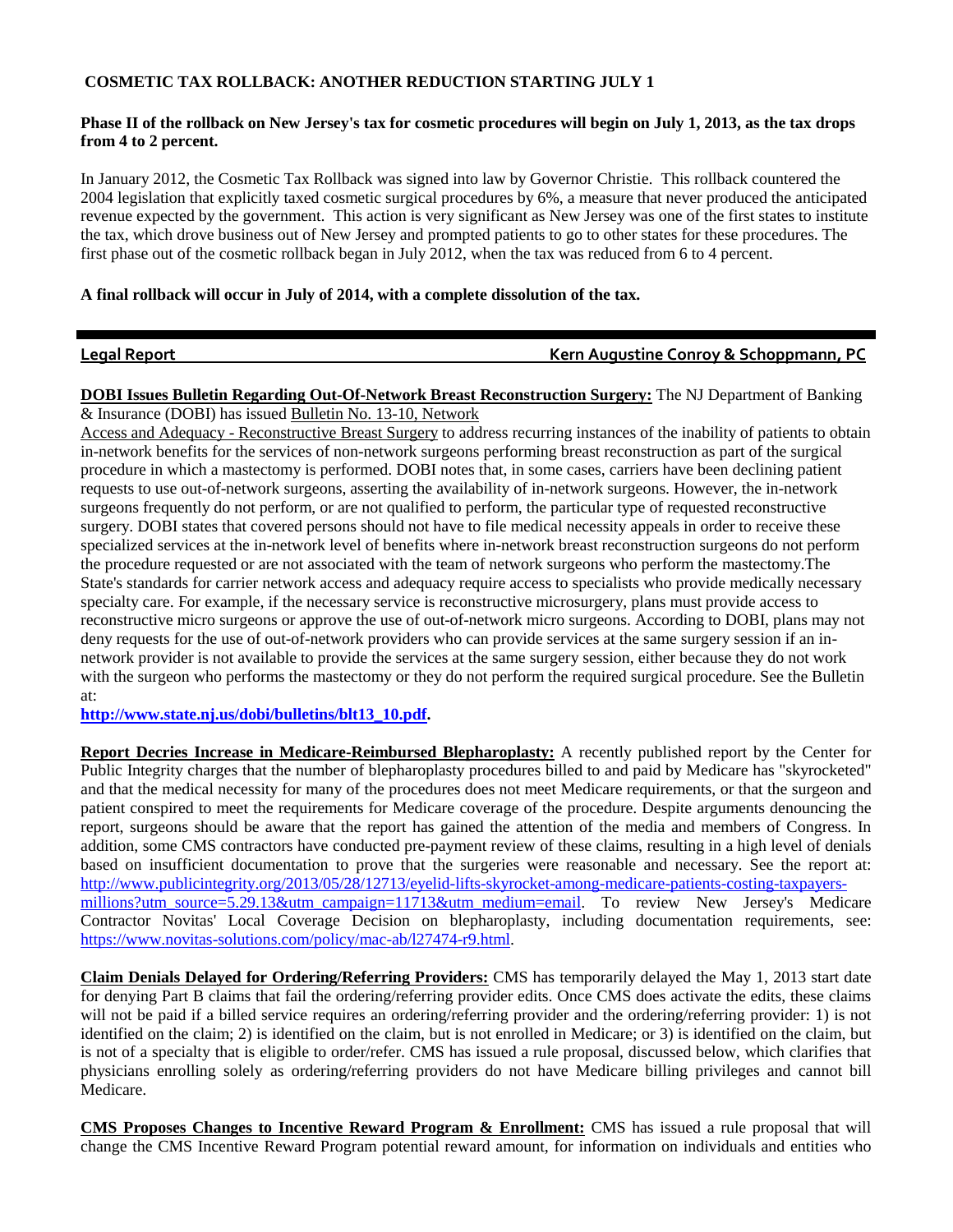engage in acts or omissions resulting in sanctions, from 10% of the overpayments recovered in the case or \$1,000, whichever is less, to 15% of the final amount collected applied to the first \$66,000,000 for the sanctionable conduct. The proposal also revises the Medicare enrollment process to further protect against program fraud by: 1) expanding the instances in which a felony conviction can serve as a basis for denial or revocation of enrollment; 2) enabling CMS to deny enrollment if the enrolling physician, provider or owner had an ownership relationship with a previously enrolled provider or supplier that had a Medicare debt; 3) allowing revocation of Medicare billing privileges if the physician or provider has a pattern or practice of submitting claims for services that fail to meet Medicare requirements; 4) providing a 60 day limitation on the period in which a revoked physician can submit claims for services furnished prior to the revocation letter's date; 5) make re-enrollment bars effective beginning 30 days after notice of revocation; and 6) allowing physicians only one chance to correct all deficiencies that serve as the basis for revocation through a Corrective Action Plan. Comments on the proposal [\(http://ow.ly/l6TL8\)](http://r20.rs6.net/tn.jsp?e=001DzowAmQR4NdUijKNhdHE14WHHCxfkW8IxFvU5sKjVtoU103gKjea7mN6S0ai3px7OBcdFXGGfbx1Fmhy9zBOVDVet7HN6-jo2Hizl8EjbGzQnYBKje46JA==) can be made through June 28, 2013.

**OIG Issues New Cautions on Exclusion:** The U.S. Dept of Health & Human Services' Office of Inspector General (OIG) has issued *Special Advisory Bulletin on the Effect of Exclusion from Participation in Federal Health Care Programs* **(**[http://oig.hhs.gov/exclusions/files/sab-05092013.pdf\)](http://r20.rs6.net/tn.jsp?e=001DzowAmQR4Ncuuw0xwYPL8qUnX7yP8WU-ctw5FmlLl0ud90JzeuJC2ADgNccZWHPdiTQV7GlFix54dEtmEKjoLaLNHNMemP497xpLJkktWgb8t0lfAlOpq49ZSbdTTGlKZpe4QhWg80tXWX0vmR1CDu2H1086v_pI). The Bulletin updates and supersedes the OIG's earlier bulletin on the same topic issued in 1999. A physician practice that makes any claims that are based on the work of an excluded person, where any part of the services is reimbursed by a federal healthcare program, is subject to civil monetary penalties. The Bulletin provides guidance on: the scope of the payment prohibition, potential Civil Monetary Penalty liability, and best practices for screening against the List of Excluded Individuals & Entities (LEIE) to ensure that physicians do not employ or contract with an excluded individual. The Bulletin also advises physicians on how to use the OIG's Self Disclosure Protocol to self-disclose the employment of or contracting with an excluded person. Physician practices should be conducting initial and annual screening of all personnel. Contact Kern Augustine prior to making any disclosures to the OIG, or for additional information on this subject.

For more information on the above items, contact Bob Conroy [\(conroy@drlaw.com\)](mailto:conroy@drlaw.com) or Denise Sanders [\(sanders@drlaw.com\)](mailto:sanders@drlaw.com) at Kern Augustine Conroy & Schoppmann. Or call KACS at 1-800-445-0954.

**The NJAO-HNS/NJAFPS would like to thank our 2013 Annual Meeting sponsors!**

## **Antigen Laboratories, Inc.**

**Providing quality allergenic extracts and ancillary supplies to the allergy profession for decades.**

Lisa Kreckel - Northeast Regional Manager 215.847.3676 [lkreckel@antigenlab.com](mailto:lkreckel@antigenlab.com)

## **Bank of America Practice Solutions**

Offering 100% financing for physicians, New Practice Start-ups, acquisitions, relocations, remodels, equipment, commercial real estate, second offices, and practice debt consolidations.

> Ken Music - VP, Regional Sales Manager 656.660.0606 [kenneth.music@bankofamerica.com](mailto:kenneth.music@bankofamerica.com)

## **Bollinger, Inc.**

At Bollinger, we are proud to offer a wide variety of high quality insurance products and services to individuals, businesses, organizations and brokers on a national and international basis.

> George Brush - VP, Commercial Lines 201.572.6816 [George.brush@bollinger.com](mailto:George.brush@bollinger.com)

## **Cadence Pharmaceuticals**

OFIRMEV (acetaminophen) injection is indicated for the management of mild to moderate pain; the management of moderate to severe pain with adjunctive opioid analgesics; and the reduction of fever.

> Greg Schmidt - Hospital Sales Specialist 973.202.7829 [gschmidt@cadencepharm.com](mailto:gschmidt@cadencepharm.com)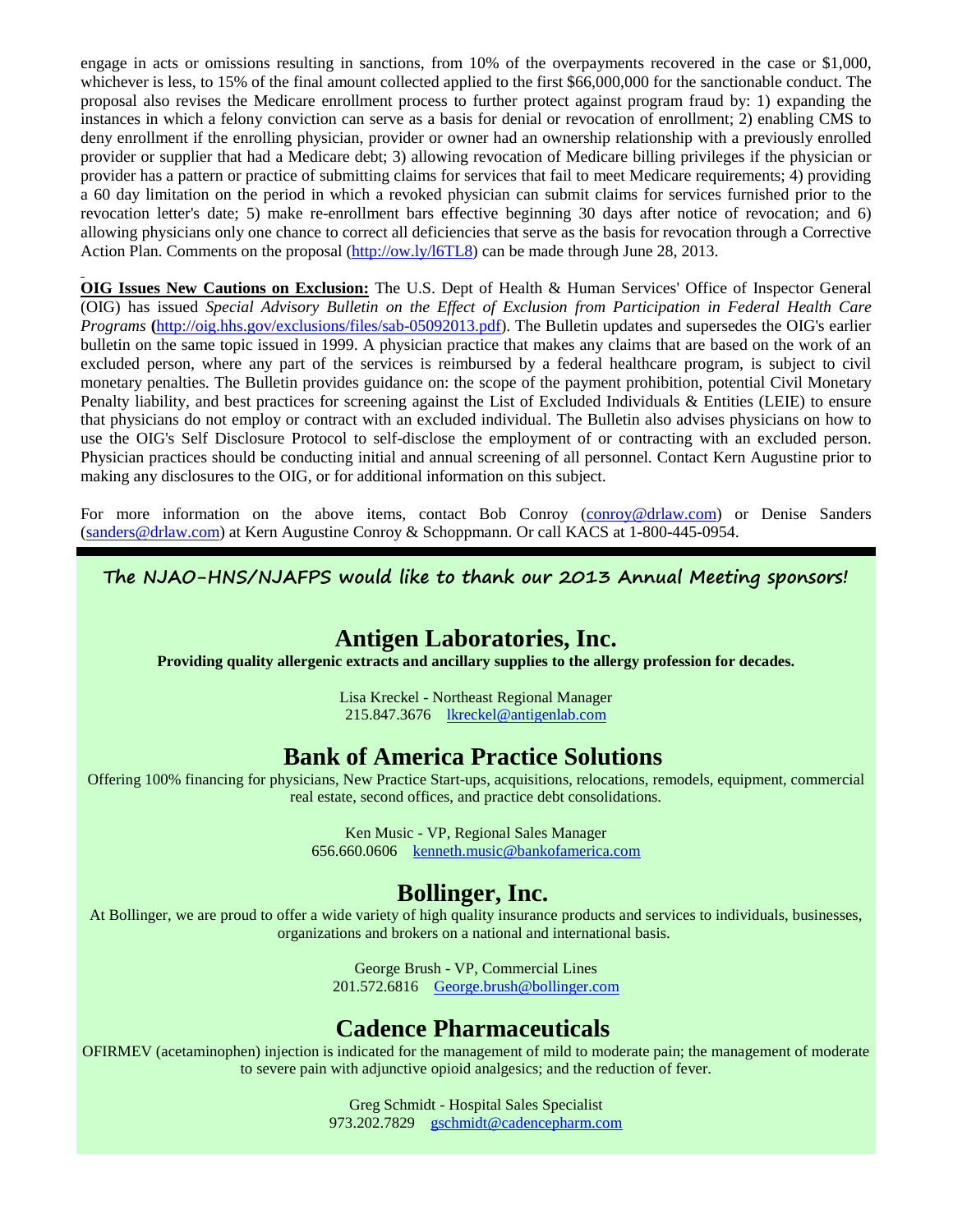#### **Covidien**

The LigaSure small jaw instrument, working exclusively with the ForceTriad energy platform, combines TissueFect sensing technology with hand or foot activation and an integrated cutting mechanism to create a multifunctional tissue sealing system that provides consistent, controlled tissue effect.

> Steven Marsh - Energy Expert, Executive Sales Representative 410.948.2482

> > [Steven.marsh@covidien.com](mailto:Steven.marsh@covidien.com)

## **ENTrigue Surgical**

At ENTrigue we are committed to providing sinus surgeons with innovative and practical surgical solutions. We begin by listening to surgeons and our colleagues in the field to identify opportunities for innovation. To their insights we add our expertise in emerging materials and technologies to rethink established solutions to common surgical challenges

Ed Gallo - Independent Distributor

201.240.4381 [Mundmed19@gmail.com](mailto:Mundmed19@gmail.com)

## **Euroclinic USA - Division of Nicos Group**

Nicos Group Inc,with more than 25 years of success in the pharmacuetical and medical device industry,out of it's Norwood,N.J.,facility proudly introduces ENT chairs and units manufactured by Euroclinic EUROCLINIC is the European leader in the supply of ENT equipment and systems.Euroclinic ENT Chairs combine Italian aesthetics with HI-TECH solutions adapted in the units for Hospital Depts. and Private Medical Practices. The ENT chairs and units can be equiped with wireless technology for Endoscopy video camera,are considered worldwide as the "state of the art" of the industry.All equipment and chairs are serviced by a factory trained team, that is located in our NJ facility.

> Mike Nikitin 845.598.4827 [michael.nikitin@nicosgroup.com](mailto:michael.nikitin@nicosgroup.com)

Jitendra Shrivastav 201.256.5950 [jitendra.shrivastav@nicosgroup.com](mailto:jitendra.shrivastav@nicosgroup.com)

## **Hopewell Pharmacy**

The Hopewell Pharmacy is a professional compounding pharmacy located in Central New Jersey. They are providing a unique, simple option that will treat Chronic Sinusitis with custom compounded antibiotics, anti-fungals and anti inflammatories that are delivered directly into the sinus cavity.

> Jim Bolger - Marketing and Sales Rep 609.466.1930 [jamesbolger@verizon.net](mailto:jamesbolger@verizon.net)

## **Medical Society of New Jersey**

Founded in 1766, the Medical Society of New Jersey is the oldest professional society in the United States. The organization and its dues-paying members are dedicated to a healthy New Jersey, working to ensure the sanctity of the physician-patient relationship. In representing all medical disciplines, MSNJ advocates for the rights of patients and physicians alike, for the delivery of the highest quality medical care.

> Melissa Kupperstein - Project Coordinator 609.896.1766 [mkupperstein@msnj.org](mailto:mkupperstein@msnj.org)

## **Medtronic Surgical Technologies**

Surgical Technologies develops products and procedural solutions for surgical applications that include: neuro/spine, cranial and orthopedics; ear, nose and throat; and surgical oncology. We design, develop, manufacture and support healthcare providers with advanced surgical navigation and imaging solutions, powered surgical tools and systems, intraoperative nerve monitoring devices, advanced energy-based devices for hemostatic sealing and tissue dissection, and implantable devices for hydrocephalus management.

> Chris Barrett - Associate Therapy Analyst 904.332.8170 [Christopher.e.barrett@medtronic.com](mailto:Christopher.e.barrett@medtronic.com)